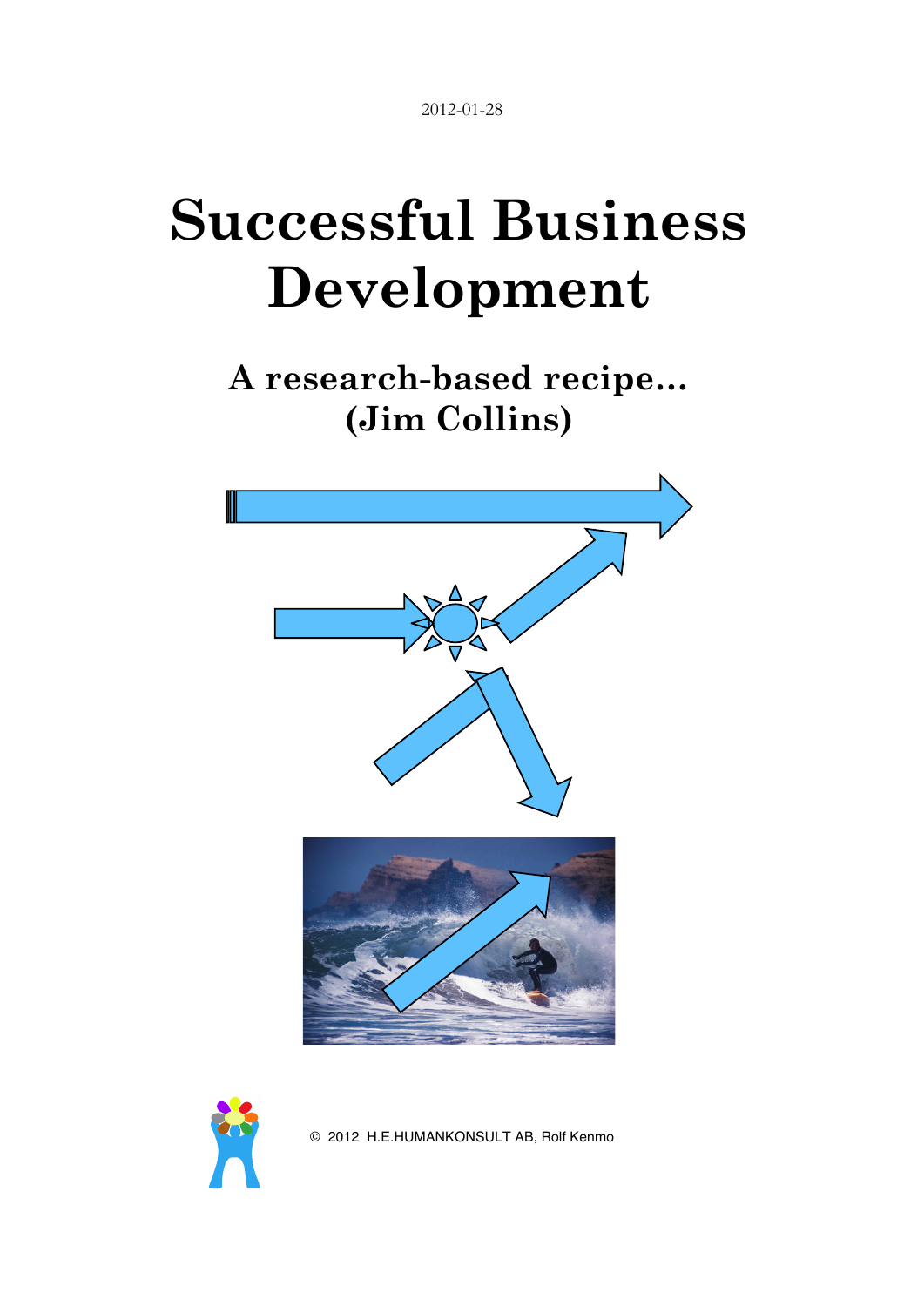#### **CONTENTS**

| 3. Good to Great - Mediocre Companies in 15 years Became Best in their Line of  |  |
|---------------------------------------------------------------------------------|--|
|                                                                                 |  |
|                                                                                 |  |
| 5. Great by Choice - Successful Companies in spite of Chaos and Rapid Change  9 |  |
|                                                                                 |  |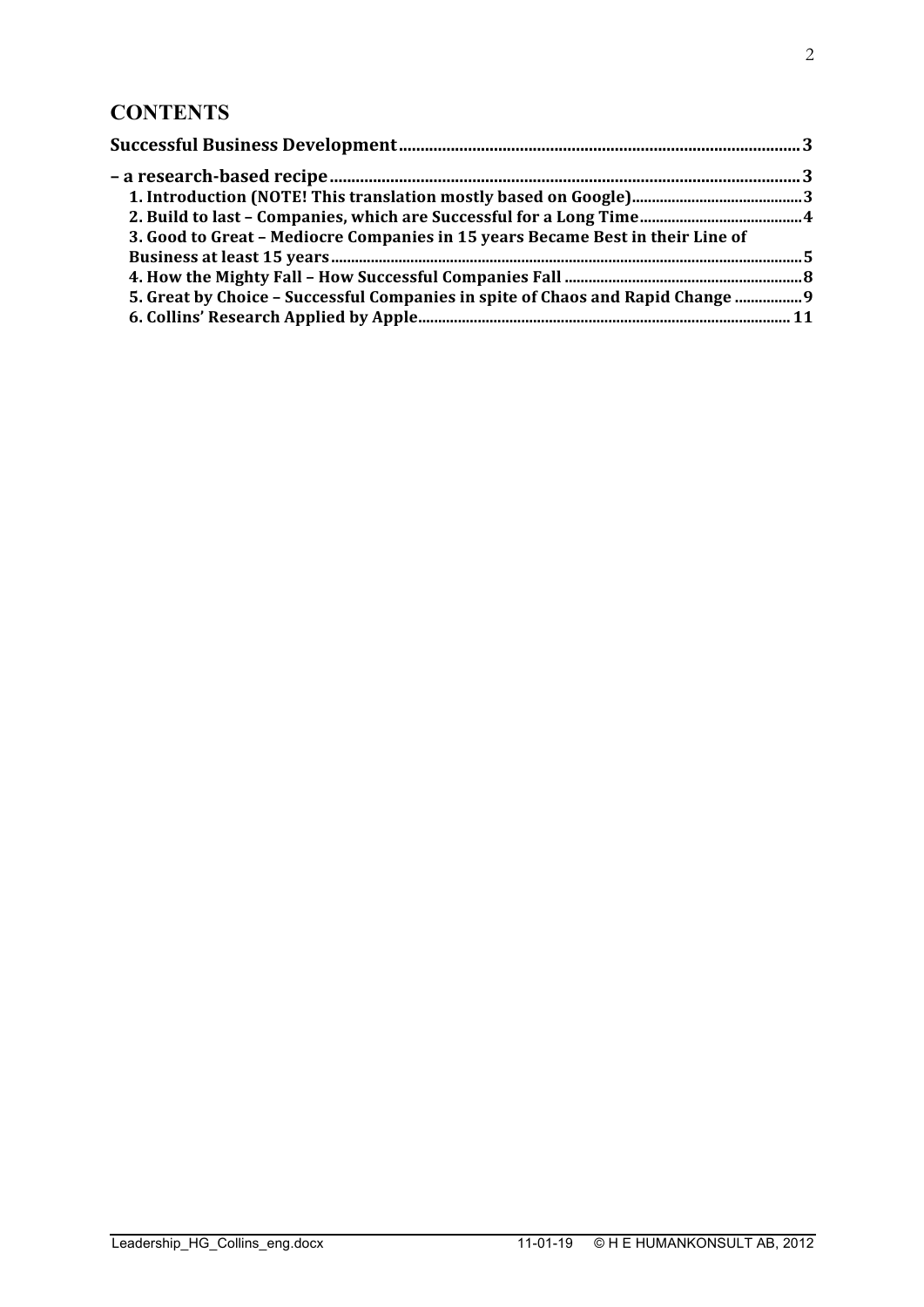## **Successful Business Development**

## **– a research-based recipe**

by Rolf Kenmo, Humankonsult AB, rolf.kenmo@humankonsult.se, www.humanguide.org

#### **1. Introduction (NOTE! This translation mostly based on Google)**

There are those who think it is useless to read books about business, leadership, etc. For example, they argue that there are a lot of opinions, which are not substantiated or universal, and more. This article reported what Jim Collins and his team have come up with for a comprehensive, long-standing research. Although the purpose of this research aims only for U.S. companies, but I think that this recipe has many similarities with, for example H & M and IKEA, as well may be regarded as successful. Read and judge for yourself!

Jim Collins' research projects have - in my opinion - a common thread. Maybe because he has an interesting principle, before he starts a project. It starts with an interesting question! I see like this on the thread ...

It started with the McKinsey consultants Tom Peters and Robert H. Waterman, Jr., who wrote the book "In Search of Excellence" (1982). The book presented a number of companies such as IBM as successful. During the first four years were sold 3 million copies. In the late 80th, several of the "successful" companies got financial problems.

Against this background one can see the research that Jim and his colleague Jerry I Porras did to answer the question: Why can some companies remain competitive over many years? The results were published in the book "Build to Last" in 1994.

The next question was: How can a company with mediocre results for many years become the most successful in the industry for at least 15 years? The background to this question was a director, who told Jim that he had no use for "Build to Last '. He said that these companies were already good, and his problem was to come up to the level of continuous success. Interesting question, thought Jim, so he started a big research project, by studying, among companies that were on Fortune's list: Which companies meets the requirements and how do they do? A total of 1435 companies, and of them was 11 met his criteria. The results were published in the book "Good to Great" in 2001. The book became a bestseller.

At one point, a few years later, took a company leader up with Jim that he was worried about his business. -Why, asked Jim. -Well, it's been terribly good for years, but will it continue so, or are we on top and on the way out. The central question was: How do you know that? Interesting, thought Jim, so he got something to bite in. The results were published in the book "How the Mighty Fall" 2009.

Last year, Jim published the book "Great By Choice". It should answer the question: Why are some companies successful in spite of a chaotic and rapidly changing world.

This article will report the total recipe, that arise based on these research-based results - after the main thread ...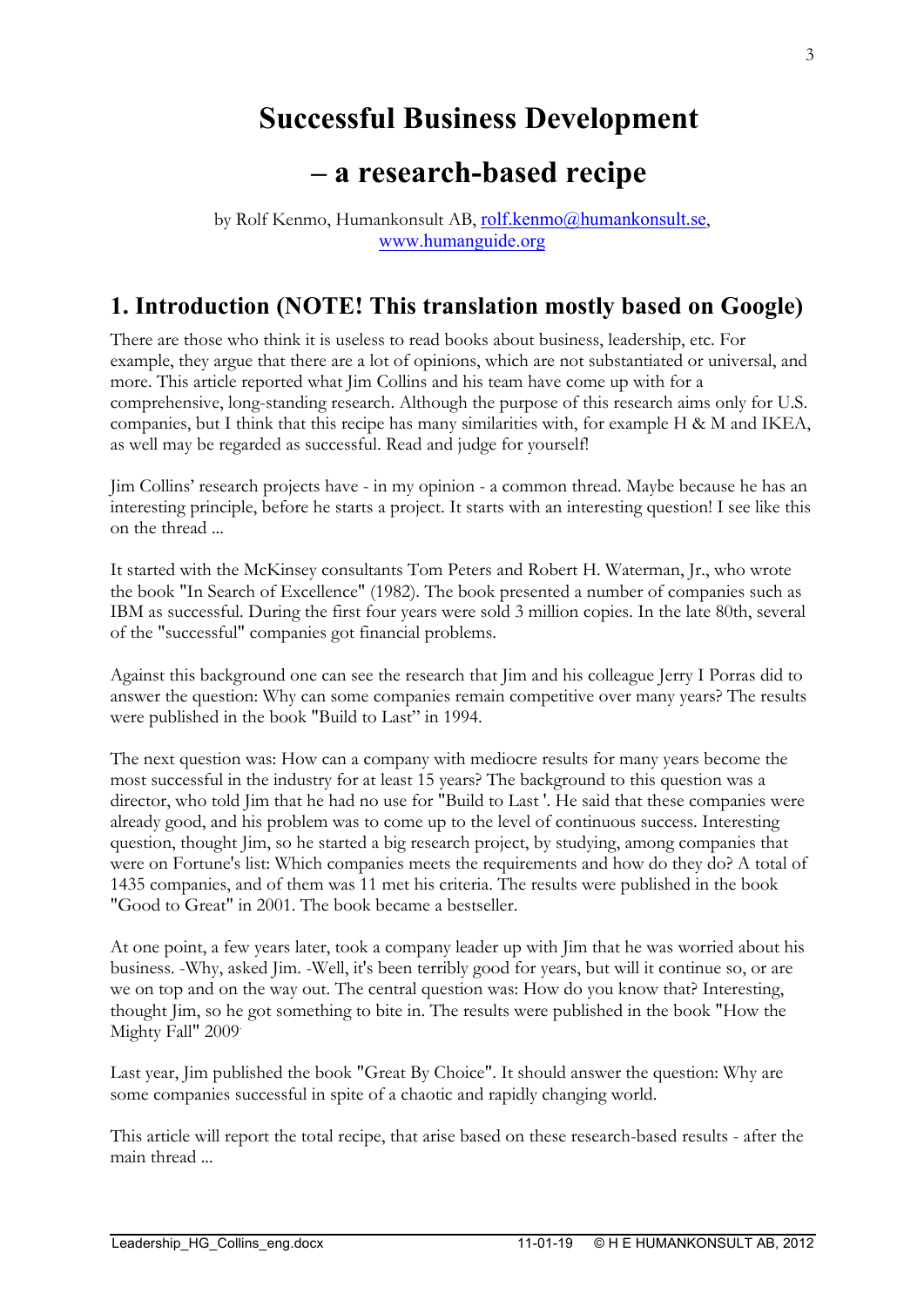

#### **2. Build to last – Companies, which are Successful for a Long Time**

The subtitle is "Visionary companies successful habits", which can be viewed as a pattern that is repeated in all the books. And how are these habits? That will I not go into here, because for these companies did it not go so well for here either, and so are the recipes from the more recent research more relevant and specific.

The results of the book are based on six years of research. They wanted to arrive at what creates a sustainably great and visionary company. With visionary was meant, when the company

- is a leader in its field
- is widely admired by knowledgeable businesspeople
- makes an impression globally
- has had several generations of CEOs
- has had several life cycles of products/services
- has been founded before 1950

The list of visionary companies is based on a survey of 1000 CEOs. Companies from all industries and of different sizes, which were at various Fortune 500 lists. The response rate was 23% and there were a 3.2 companies per response.

The companies that survived the criteria were o 3M o American Express o Boeing o Citicorp (now Citigroup) o Disney o Ford o General Electric o Hewlett Packard o IBM o Johnson & Johnson o Marriott o Merck o Motorola o Nordstrom o Philip Morris (now Altria) o Procter & Gamble o Sony

o Wal-Mart

They oriented the research on what companies did different from their "rivals" in their own sector. A concrete difference in the results was that these companies had done better on Stock Exchange from 1926 - 1990, which rivals had gone two times better than the general stock market and the eighteen visionary companies had outperformed the market by 15 times.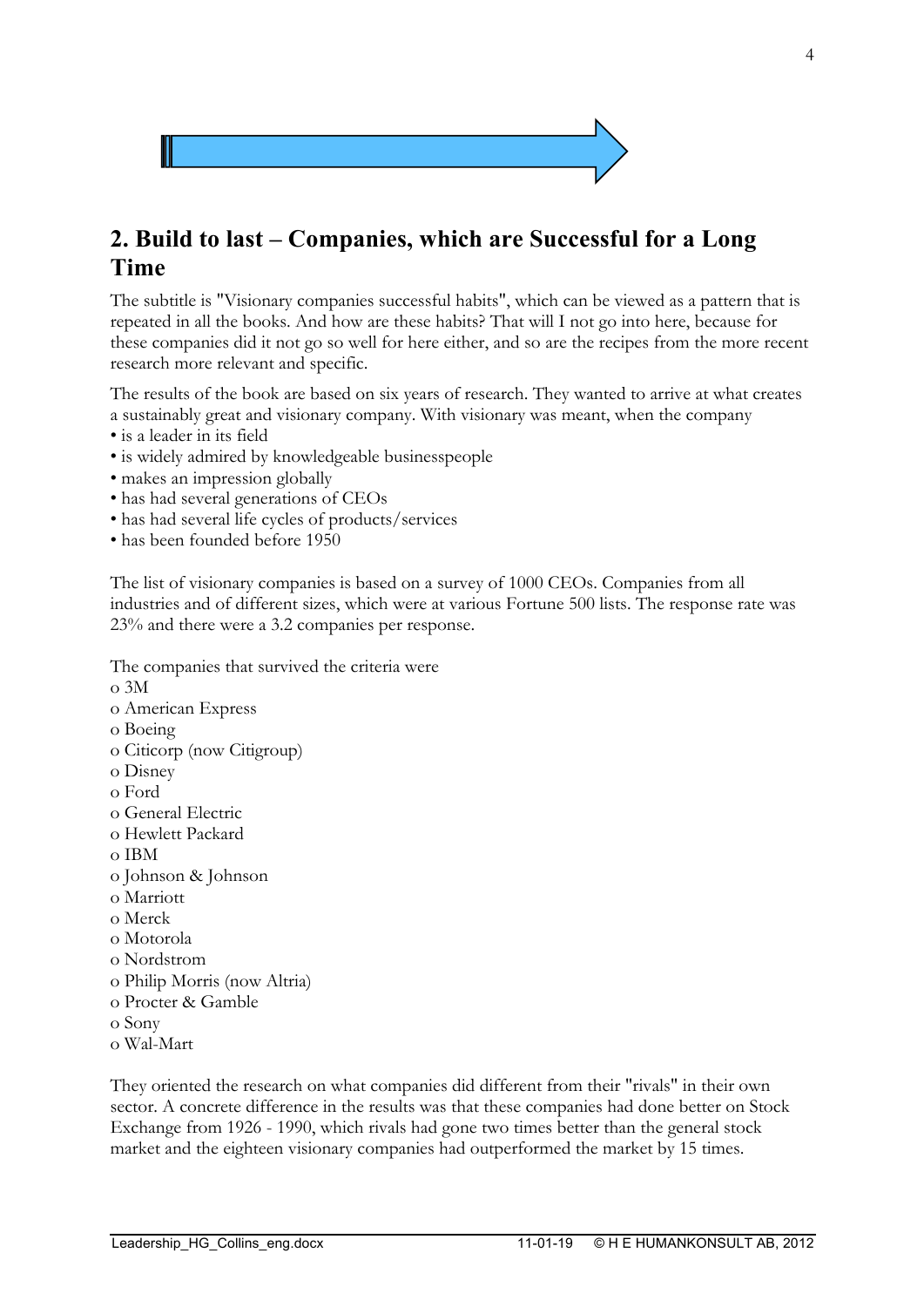The book became popular and even Jim Collins, which meant that he was able to establish his own research center in Boulder, Colorado.

Ten years later it turned out that half of the visionary companies were no longer as successful. It was understood that the authors were criticized. They defended themselves then that they never promised that the companies would be successful for all time, but that the companies had been successful for a long time.

Research results have also been criticized in recent years, partly by psychology professor Daniel Kahneman, who was also Nobel Prize winner 2002. The last year he released the bestseller "Thinking, Fast and Slow." He believes that it is clear that companies that have a good practice, get good results. He also points out that there are natural variations and that chance in the form of good and bad luck come into play. The opposition lucky and unlucky has Jim Collins analyzed (probably because of this ...) in his last book.



#### **3. Good to Great – Mediocre Companies in 15 years Became Best in their Line of Business at least 15 years**

As previously said it was a president, who had a mediocre company and asked Jim, how to be successful from this situation. Jim and his research team used also this time Fortune to sift companies, which satisfy the condition to have been mediocre for at least 15 years, and then the best in its industry for over 15 years. Reasonably, it is not coincidence then. Nor that it is an industry with particularly good conditions.

| <b>GtG</b> - Companies | <b>Comparison Companies</b> |
|------------------------|-----------------------------|
| Abbot Laboratories     | Upjohn                      |
| Circuit City Stores    | Silo                        |
| Fannie Mae             | Great Western Bank          |
| Gillette               | Warner Lambert Co           |
| Kimberly-Clark         | Scott Paper Company         |
| Kroger                 | $A\&P$                      |
| Nucor                  | Bethlehem Steel             |
| Philip Morris          | R.J. Reynolds               |
| Pitney Boves           | Addressograph               |
| Walgreens              | Eckerd                      |
| Wells Fargo            | <b>Bank of America</b>      |

Of the 1435 companies as it was found these 11 GtG companies and comparison companies

What was the recipe for success? Well, you could say that the development took place in four phases: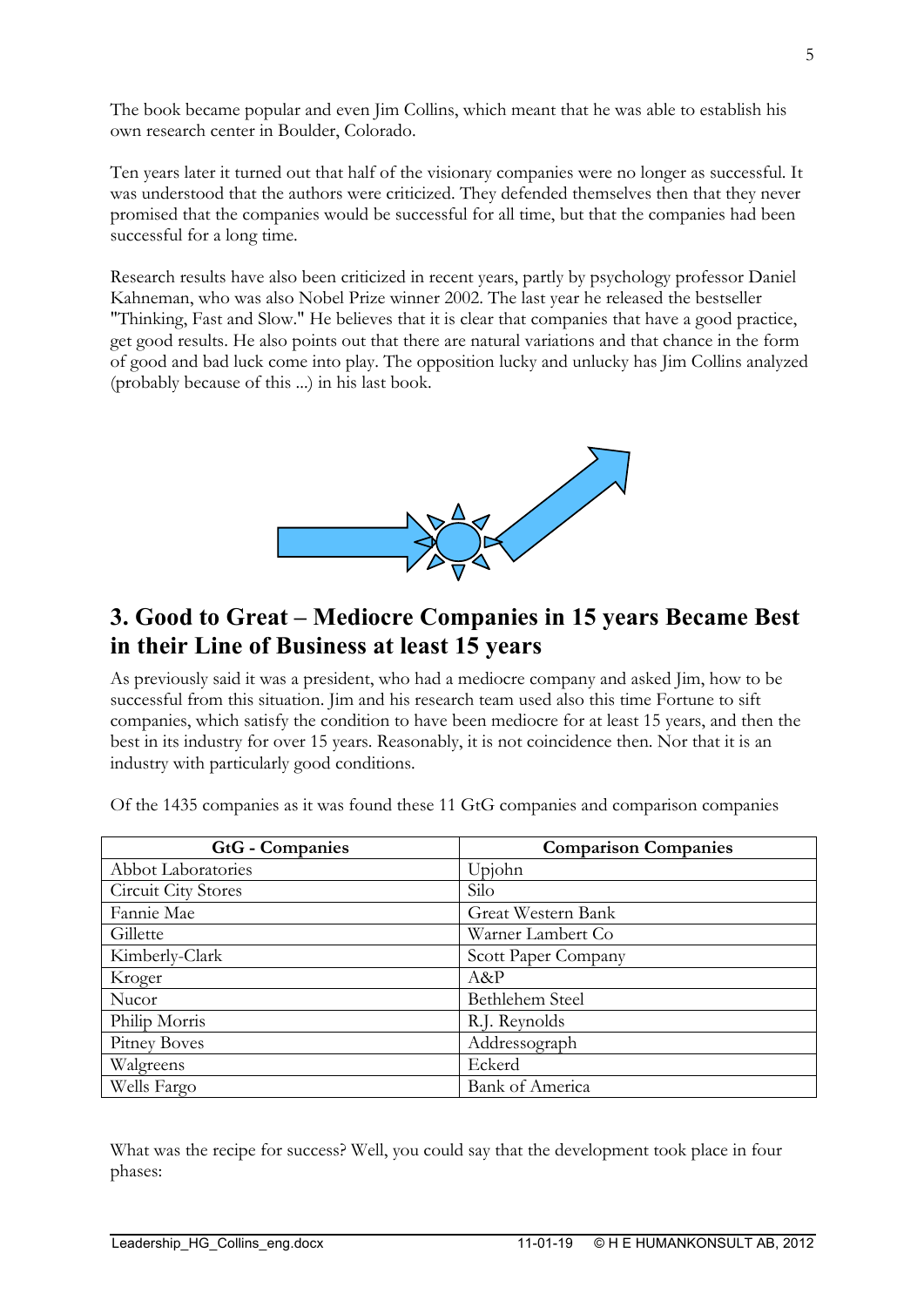- 1. Focus on people
- 2. Focus on thinking
- 3. Focus on Action
- 4. Focus on the "Build to Last"

First having a focus on people is interesting. Usually you start on the contrary, ie, what should we do? Then you are staffing. What is the advantage? Well, everything stands or falls ultimately on people's motivation and ability. Looking at having a core bunch of senior management, who are passionate about what they do best, then you can move mountains. And when you have put together such a team, they are usually humble and interacts well with the others in the team. It may also be easier to be forthright, which sharpen the analysis, decision-making, implementation and monitoring. In addition, you will be sustained.

The next phase is thought that one should come to where and how we will work to have the greatest chance of success.

Once you have taken a course, then you are terribly focused and disciplined to keep its focus. The gradual improvement. It then becomes like a large flywheel, which gradually getting started. It is slow at first, but when the flywheel has gained momentum, then it becomes a supporting movement in itself.

The final stage is then to act in such a way that the flywheel never slow down, but keeping up the momentum and preferably forever ... This phase is all about how to achieve it.

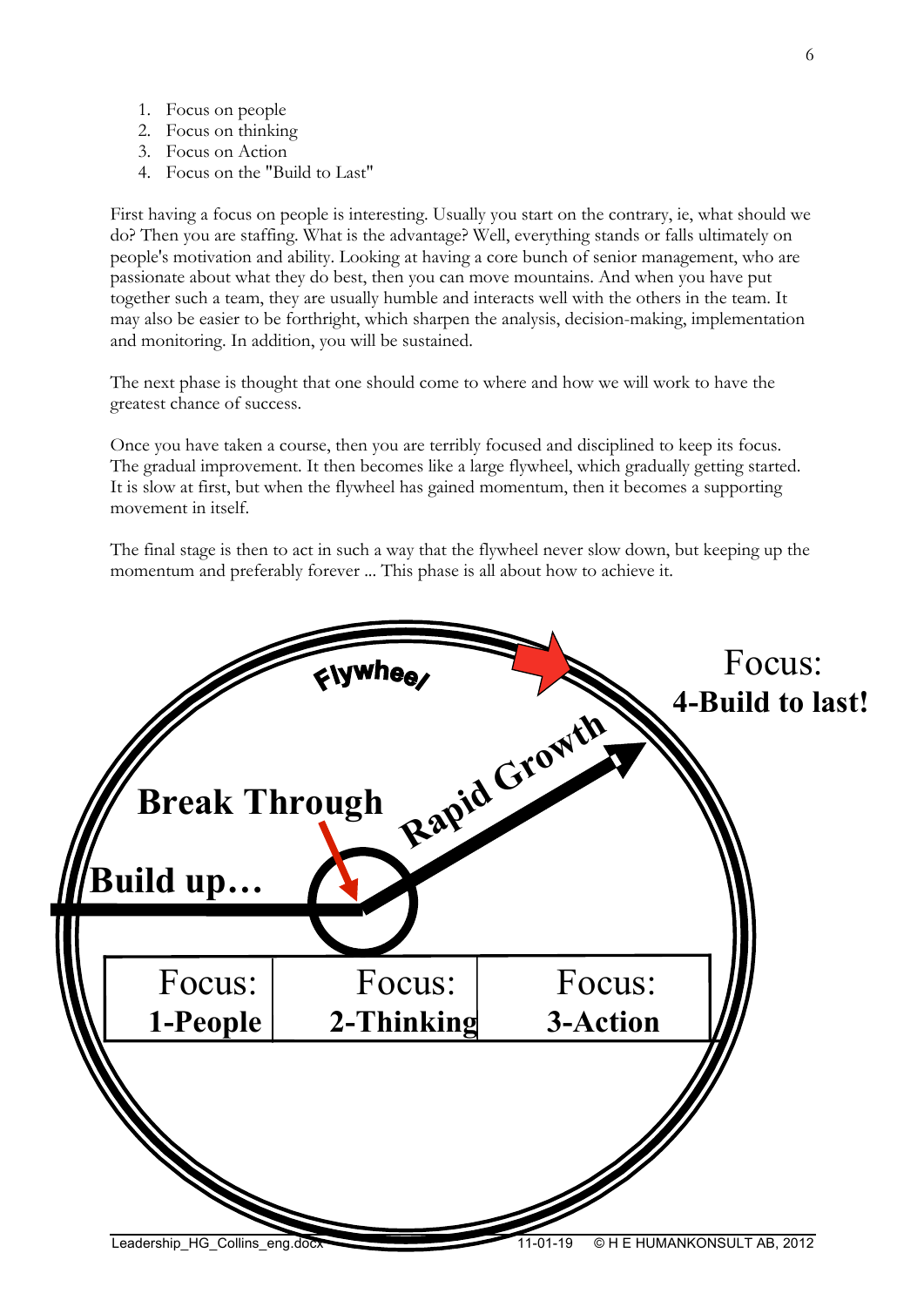In the following I will describe the common recipe for success of the GtG companies (Good to Great). First something called Level5-leadership. The research team claimed after a while that there is something special about the leadership of these companies. Jim was sceptical. It says all, he thought. Finally he accepted ... The special leadership "Level5" is described as the leader is good at five levels, ie

- 1. That you are a talented individual
- 2. That you are good at interacting in a team
- 3. Being good at managing a business
- 4. Being an effective leader of the second
- 5. To build success on a paradoxical blend of humility and willingness

At Level 4, exemplified by Lee Iaocca, who turned around Chrysler. It became profitable again in a short time. Unfortunately it was not so in the long run. A level5-leader focus more on longterm. He or she likes to enhance others and see himself or herself as responsible, when something has not gone so well.

On the whole attaches GtG-companies great importance to good recruitment. Recruitments, who are inappropriate, create many problems. And vice versa. It is even so that, when you are not sure, you take no risk. There will be no employment. They attach the greatest importance to get the right personality, because knowledge and also experience today is quickly becoming obsolete. If you have a matching personality for the job, you have the necessary drivers, even when you have a hard time.

The GtG-companies want to have a frank communication, so you do not build houses of cards. Here is the level5-leader's humbleness a great asset. There is no prestige in the discussions. We are looking for facts and you are not looking for someone to stand in the pillory. Jim takes up the Admiral Stockdale, who was a POW in Vietnam for eight years. He saw the truth as it was, but he never lost hope. It was however not so good for those, who dreamed for example, that by Christmas we will be free. Did this not occur, so vanished hope after a while and then it went bad.

Speaking of truth, there's something called "red-flag mechanism", ie that anyone can always say "stop" this is a problem, which then must be handled seriously.

The core of the GtG corporate recipe is something called "Hedgehog-recipe". It comes from a fable. The fox wanted to eat up a hedgehog. That he never managed, even though he is so cunning. The hedgehog defended himself always very successful in his only way. As our Swedish (hm…) proverb about the shoemaker, ie stick to your last!

Hedgehog recipe consists of three steps

- 1. What we are passionate about?
- 2. What can we be best in the world?
- 3. What drives our economic engine?

The last step is to get support to hold a successful course. One can also see the last step as a check on whether the first two questions have been answered in a good way, so we stay on the track, which we have decided.

Note that this control model can be used also for teams and individuals.

An example of metrics comes from Walgreens. Their idea was that we should be the most comfortable pharmacy. Then it is not appropriate to measure the profit/pharmacy. Then it would for example be wise to invest in large pharmacies, but then you are not in tune with the business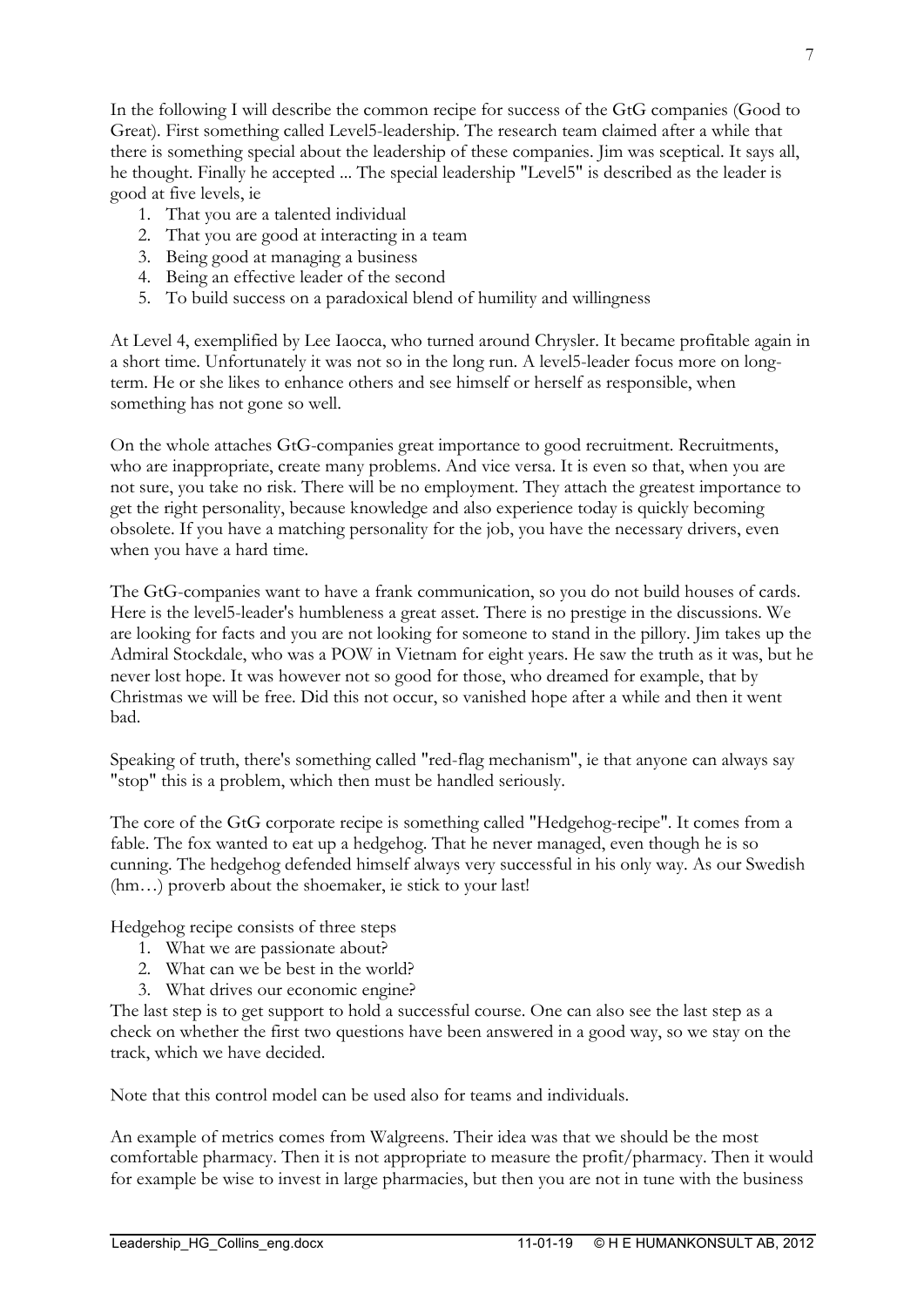idea. They measure is instead profit/visitor.

GtG-companies invest consistently to nurture and develop their culture, so it strengthens the business. Then it is of course a great asset that they are very careful in their recruitment. In addition, when having the right people there is no need for some hierarchy and bureaucracy. By the way about disciplined culture, they use also an approach called "stop-to-do list".

How then GtG-companies handle new technology. They are never first. They focus instead on whether the new technology can enhance or develop their business? If not, then the technology is not interesting. If yes, then you can go bold.

"Flywheel" is of course central to GtG-companies. How is it then in a constant and strong motion? Well, by

- Having a clear focus
- Being consistent in what you do
- Following up continuously and looking for facts

In the last phase "Build to Last" it's important that the company will have a lasting success. The core of this phase is to maintain the core and stimulate improvement. For instance, they highlight that it is wise to think "both" instead of "either or". One can be both cocky and humble, etc.

Further attention is being given to come up with so-called BHAGs, ie big hairy audacious goals. If you have goals, which will take years to achieve, it creates continuous drive and inspiration.



#### **4. How the Mighty Fall – How Successful Companies Fall**

Not all CEOs ask this question, when one is very successful: Starts the slippery slope now or soon? Jim Collins thought it was an interesting question, namely that it is good to have some fixed points to calibrate against, so you can see if there is a risk that it will go downhill.

The research led to that they often saw obvious signs, that there is a risk that you are going downhill. The typical process includes the following steps

- 1. You get hubris as a result of the success
- 2. Undisciplined employment for large volume
- 3. Denial of risk and danger
- 4. Desperate search for salvation
- 5. Death

However there were examples among the studied companies that you could reverse the trend, that they took away from the death spiral. So there may be hope, especially - as usual - if you discover the problem early on…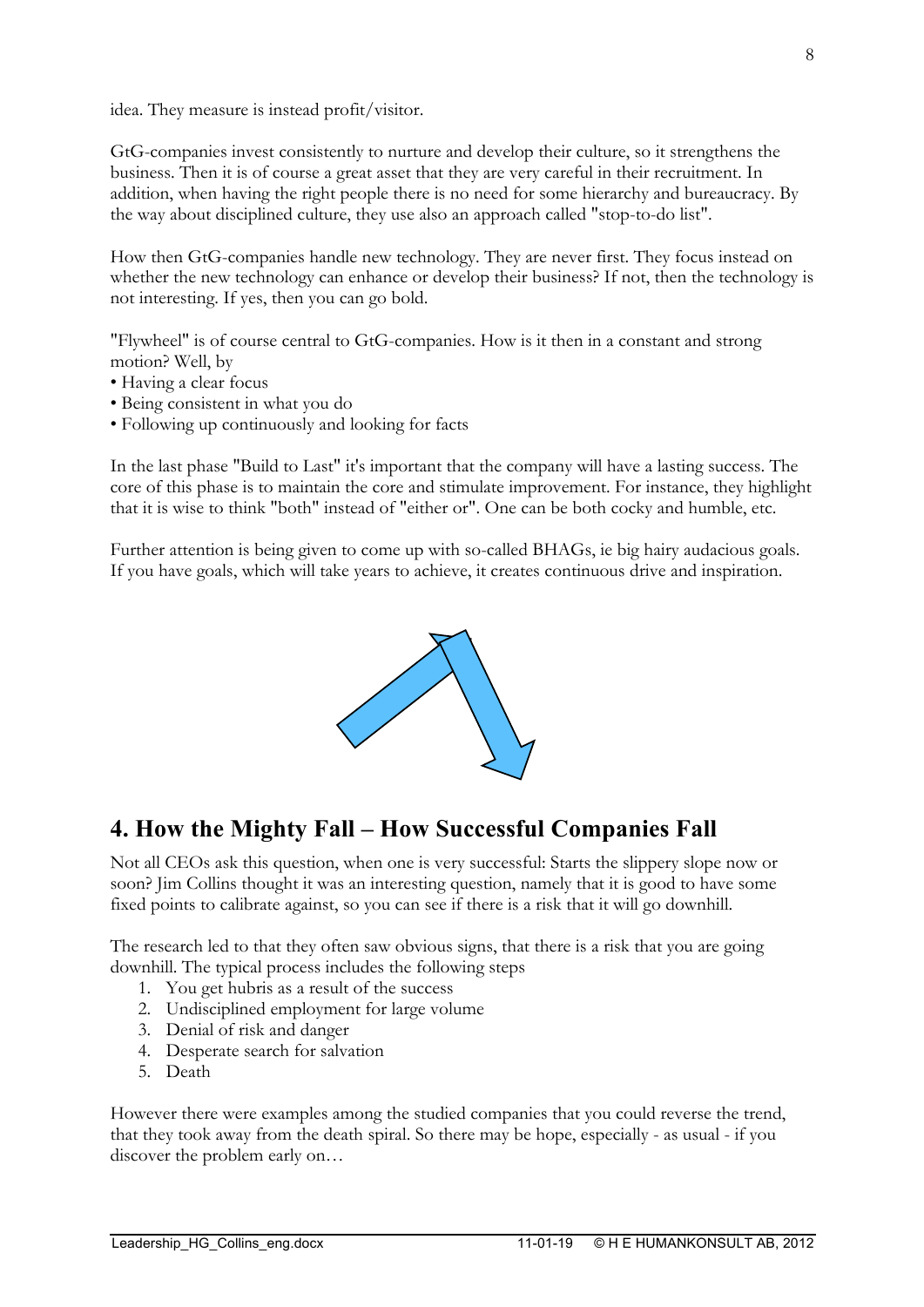

### **5. Great by Choice – Successful Companies in spite of Chaos and Rapid Change**

The latest research related to why some companies are successful, although it can be chaotic and be rapid changes. Here it was assumed that the company must meet the following conditions

- have had very good results on the stock exchange as well as best in their industry
- have achieved their success in a turbulent environment, ie, uncontrolled, fast-paced, uncertain and risky
- to have started from a vulnerable position

They started with 20 400 companies and identified the following companies, who always had a comparison company in its industry

| <b>GbC</b> - Companies | <b>Comparison Companies</b> |
|------------------------|-----------------------------|
| Amgen                  | Genentech                   |
| Biomet                 | Kirschner                   |
| Intel                  | AMD                         |
| Microsoft              | Apple                       |
| Progressive Insurance  | Safeco                      |
| Southwest Airlines     | <b>PSA</b>                  |
| Stryker                | <b>USSC</b>                 |

GBC-companies are also known as 10X, for companies hit their industry index by at least 10 times during the period 1972 to 2002.

The book begins with a chapter that describes Amundsen's and Scott's journey to the South Pole 1912. Amundsen succeeded and Scott got killed. Why, wondered Jim? Well, Amundsen applied to a large extent the recipe that is common to 10Xers, but it did not Scott. For example, Amundsen had decided that they should strive to travel 20 miles a day - whatever the weather. Scott travelled longer on some days and other days not at all. Then for example there is a risk that one is completely exhausted one day and it becomes even harder the next day, which means that you do not have any reserves to handle that. Furthermore prepared Amundsen much and invested in proven methods, and more.

In the case of companies operating under conditions as 10xers, there are several myths

• they are bold and risk-taking visionaries? No, they were more disciplined, empirical and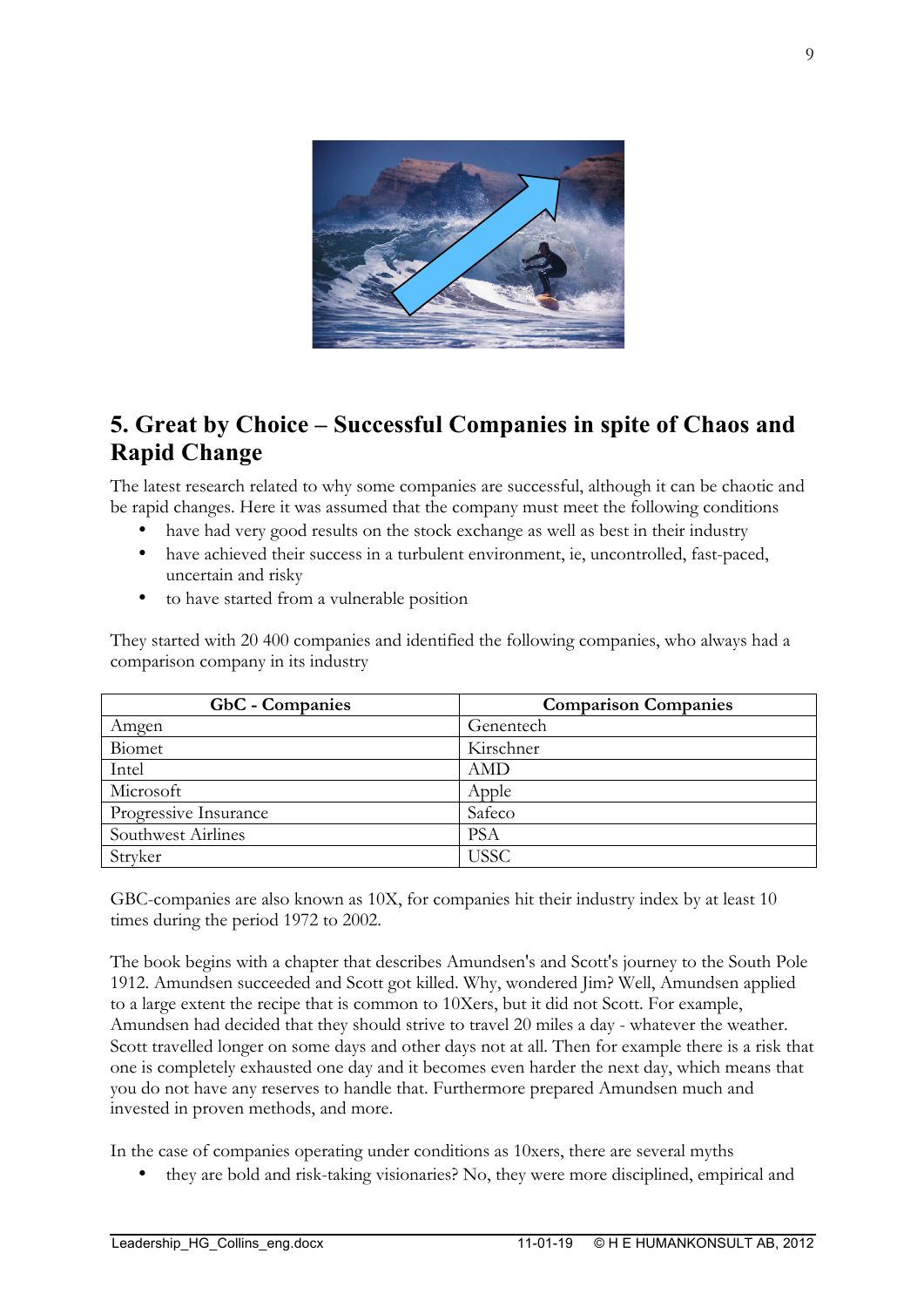paranoid

- they are innovative? Well they are innovative, but not more than the competitors. They were rather better at scaling up innovation, and to blend creativity with discipline
- it comes to always be fast in a changing world? No, it comes to knowing, when to be fast and not be fast
- radical external change requires radical internal change? No, the change is less internally, when compared with its competitors
- they have more luck? No, both they and their competitors were lucky and unlucky. The difference was that 10Xers reacted smarter in chance. For example, they turned bad luck into something good

In summary, it was not 10Xers more creative, visionary, charismatic, ambitious, lucky, risk taking, heroic or courageous. These properties were competitors as much. What was different then? Yes, it can be summarized by the paradox governance and not management. 10Xare realize that the world changes unpredictably all the time and how will they react to that? Well, primarily through the following principles

- *fanatical discipline,* that best describe the Amundsen's successful strategy to reach the South Pole
- *empirical creativity*, that is to test first on a small scale. If it turns out good, then you are investing substantially. It summed up with "first bullets, then cannonballs"
- *productive paranoia*, that you have an eye on risk. Make relevant risk assessments. You have lifelines. A distinction is also available in various types of risks, ie, "death risk", then the risk is very high. Next is the asymmetric risk, ie the negative outcome is much greater than the positive. Uncontrollable risk, ie it you can't influence. These risks are avoided. They are very attentive to the outside world to identify risks. When that happens, you will zoom out to get an overview, then zoom you in the risk and assess it

10Xers use also level5-leadership.

Finally, 10Xers have something called SMaC, which stands for "Specific, Methodical and Consistent". What is then that? Well, it is a "basic recipe" that governs the business. Something that does not change so often. For example, Southwest Airlines uses only Boeing 737, which is facilitating the activities in many ways. If everyone learns the company SMAC, then it gives an opportunity for more self-going employers, facilitating decision-making, increasing flexibility and competitiveness.

In SMAC, there are also things you *do not,* for example,

- Amgen: Hausa not up! It is better to underestimate the next success than overestimate
- Intel: Do not cut  $R \& D$ , in the recession
- Microsoft: Do not wait to introduce the perfect software on the market. For good enough is good enough for launch and then improve

My reflection is of course as if Microsoft's strategy at this point is so smart. The risk is then that creates a lot of bad-will, especially when compared to Apple's software and products. Apple's SMaC is reasonably on the contrary, that we should make an effort to simplify for the user, that is a good interface, easy operation and good security. Here I must say I am an avid Mac user, so the chances are that I am biased ...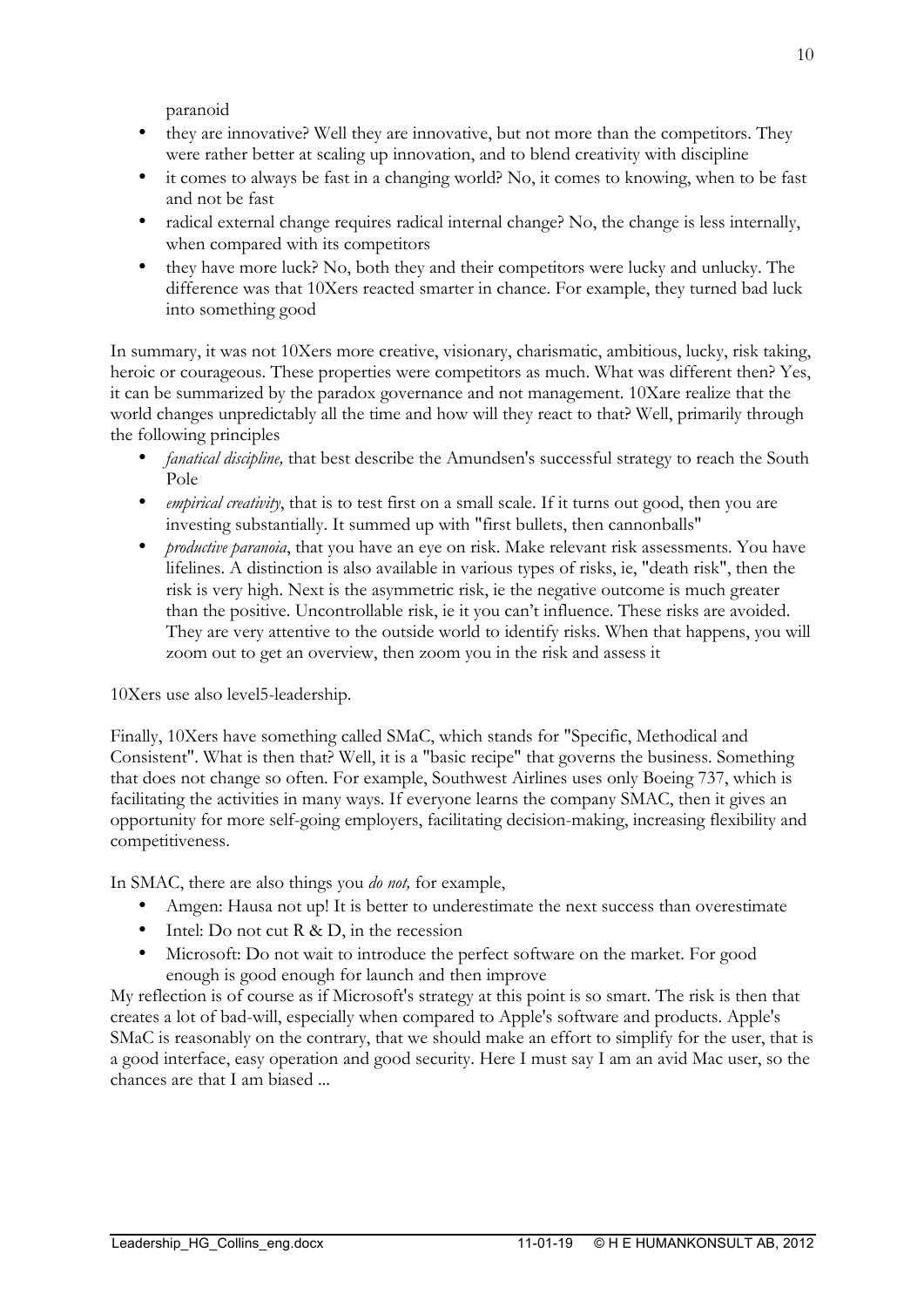

## **6. Collins' Research Applied by Apple**



It happened that I just after I read Collins' last book, I read "Inside Steve's Brain ', ie a book about Steve Jobs' life, and especially of his work at Apple. Very often I realized connections to Jim's research. Moreover, Apple was compared with Microsoft in Jim's research during a time, when Microsoft was more successful than Apple. There were however commented in the book that in recent years, it has turned to be more successful for Apple. Then it's an interesting question: Why? To answer this question I would like to introduce something called the personality theory Eight boxes, which is the essence of the HumanGuide-concepts (look at www.humanguide.eu). The theory consists of the following factors

- Sensibility, ie, be sensitive, caring and service-oriented
- Power, ie, be results-oriented, straightforward and fast
- Quality, ie, to have high ambitions, be humble, prudent long-term
- Exposure, ie, to like to be in the centre of attention and
- Structure, ie, to be structured, objective and disciplined
- Imagination, ie, to be creative, flexible and visionary
- Stability, ie, likes to stand strong, be safe and practical, and economic
- Contacts, ie, likes to interact with others, be easy-going and optimistic